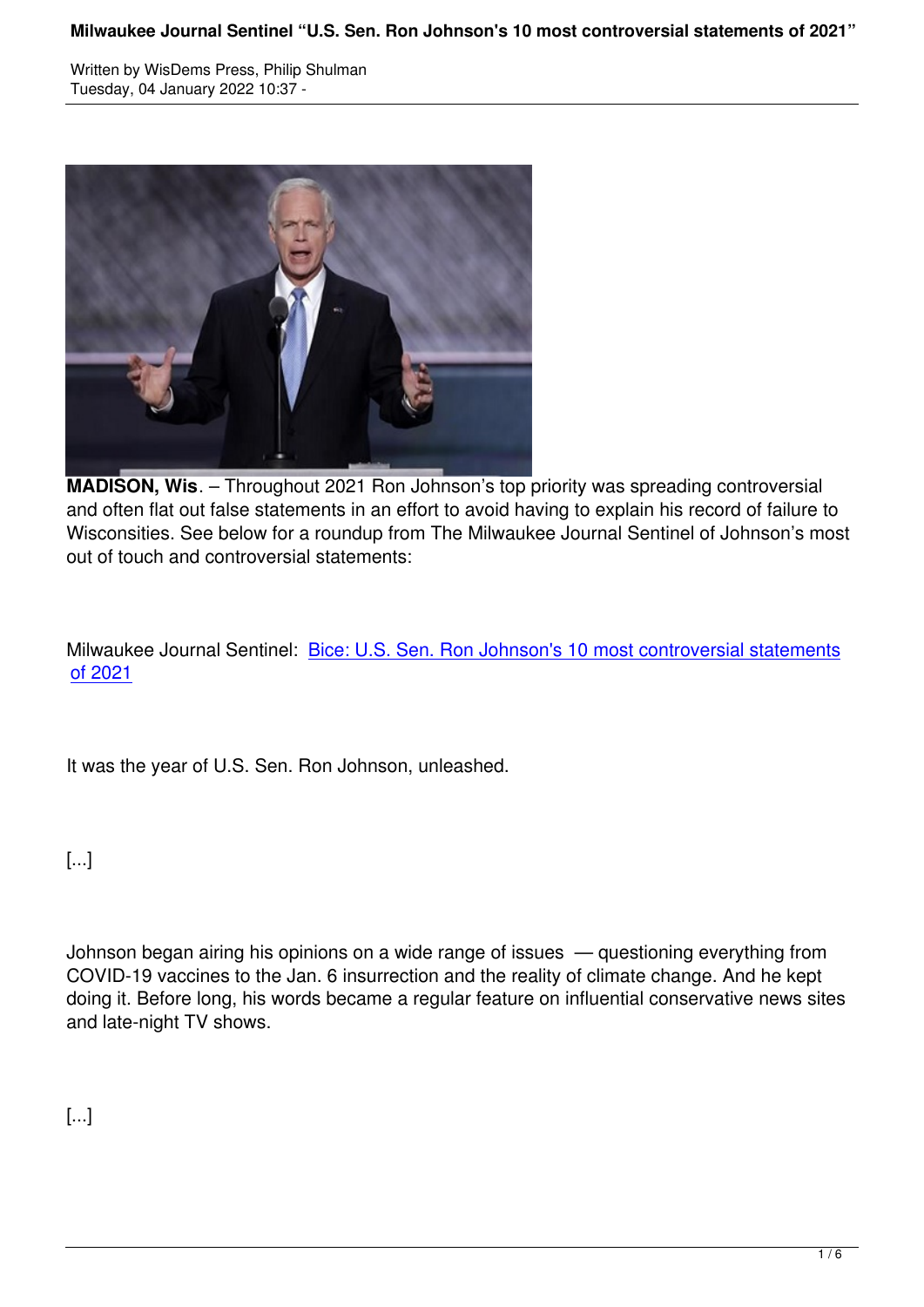1. Questioning COVID-19 vaccinations.

"We all hoped and prayed the vaccines would be 100% effective, 100% safe," Johnson said just this week on Fox News Primetime. "But they're not. We now know that fully vaccinated individuals can catch Covid, they can transmit Covid. So what's the point?"

It didn't take long for the medical establishment to take note that Johnson failed to mention the fact that vaccinations greatly reduce the risk of hospitalization or death.

"I'd say that he's so misguided that it makes me wonder whether this is all just an act," responded Jonathan Reiner, the medical analyst for CNN. "And if this is not an act, then he is just the most ignorant man in the United States Senate. And that says a lot."

2. Downplaying the Jan. 6 Capitol attack.

"This didn't seem like an armed insurrection to me," the Oshkosh Republican said in a February radio interview.

"I mean 'armed,' when you hear 'armed,' don't you think of firearms? Here's the questions I would have liked to ask. How many firearms were confiscated? How many shots were fired? I'm only aware of one and I'll defend that law enforcement officer for taking that shot. It was a tragedy, OK? But I think there was only one."

In truth, police recovered a dozen guns and thousands of rounds of ammunition from seven people who were arrested over their involvement in the Jan. 6 riot that left at least five people dead, according to NBC News.

3. Denying climate change.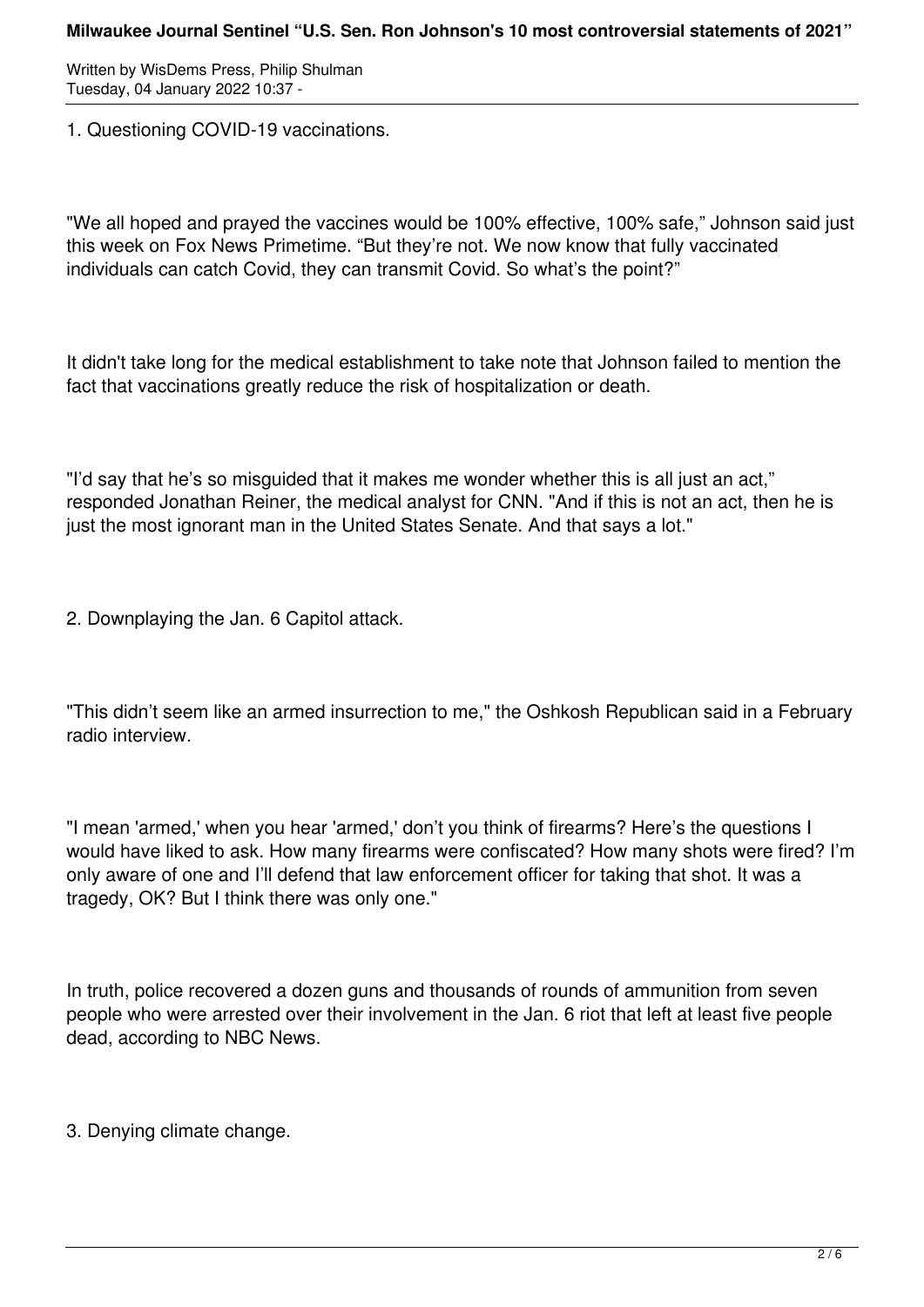"I don't know about you guys, but I think climate change is — as Lord Monckton said bullshit," Johnson said in June, mouthing the expletive while referring to British climate change skeptic Lord Christopher Monckton. "By the way, it is."

[...]

4. Calling Social Security a 'Ponzi scheme.'

"These things are Ponzi schemes; the money isn't there," Johnson told a Milwaukee radio show in November. "You invest it — whether it's Social Security or whatever — and the federal government spends it, and they just put in place another government bond. There isn't money. There aren't assets backing up these trust funds."

[...]

5. Questioning 'the big push' to get everyone vaccinated for coronavirus.

In an April interview with a conservative talk radio host, Johnson said he saw "no reason to be pushing vaccines on people," arguing that their distribution should be "limited" to those most vulnerable to coronavirus.

"If you have a vaccine, quite honestly, what do you care if your neighbor has one or not?" he asked.

But Johnson had a different message six months earlier when he accused then-Sen. Kamala Harris of casting doubts on vaccines. Harris had said in a vice-presidential debate that she would not trust the safety and effectiveness of a COVID-19 vaccine solely on the word of then-President Donald Trump.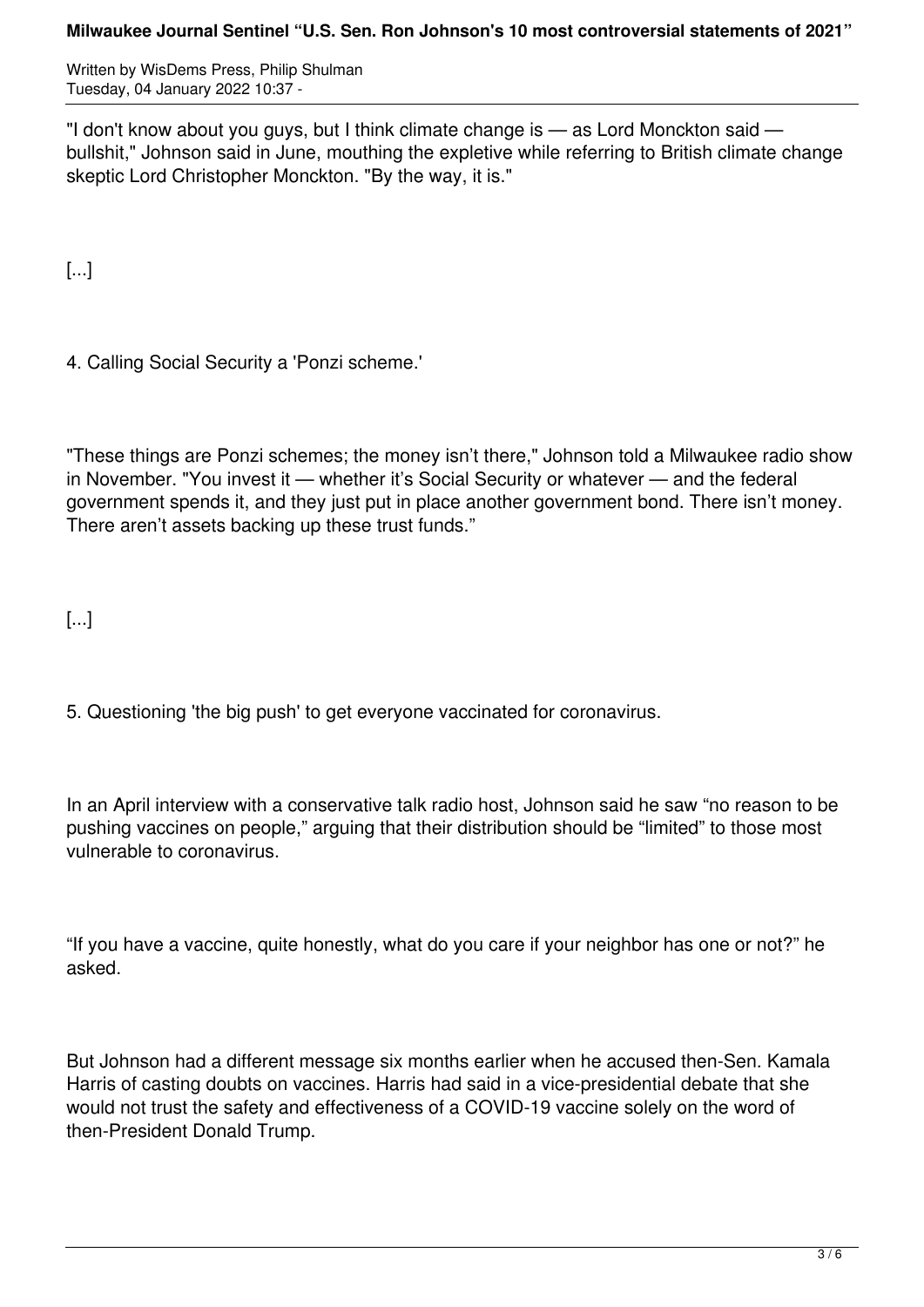## **Milwaukee Journal Sentinel "U.S. Sen. Ron Johnson's 10 most controversial statements of 2021"**

Written by WisDems Press, Philip Shulman Tuesday, 04 January 2022 10:37 -

"That'd be a terrible thing if we have an effective vaccine and a safe one, and that's the only one we'll release," Johnson said in November 2020. "But if you are out there undermining that possibility, that will cause people's deaths."

6. Defending his work to secure tax breaks for his billionaire campaign backers.

"As someone who spent 31 years building a successful manufacturing company in Wisconsin, I have long said that our tax system needs to be simplified and rationalized," Johnson said in August.

[...]

According to Pro Publica, Johnson lobbied then-President Donald Trump to sweeten the tax break for companies known as pass-throughs in Trump's 2017 tax cut bill.

The change resulted in \$79 million in tax savings in 2018 for two of Johnson's biggest donors  $\cdot$ Richard and Elizabeth Uihlein, owners of packaging giant Uline in Pleasant Prairie, and Diane Hendricks, head of ABC Supply in Beloit.

7. Accusing Anthony Fauci of 'overhyping' COVID-19 and AIDS.

"Fauci did the exact same thing with AIDS," Johnson said of the president's chief medical adviser's statements on COVID's omicron variant in early December. "He overhyped it. He created all kinds of fear, saying it could affect the entire population when it couldn't. He's using the exact same playbook with COVID, ignoring therapy, pushing a vaccine."

[...]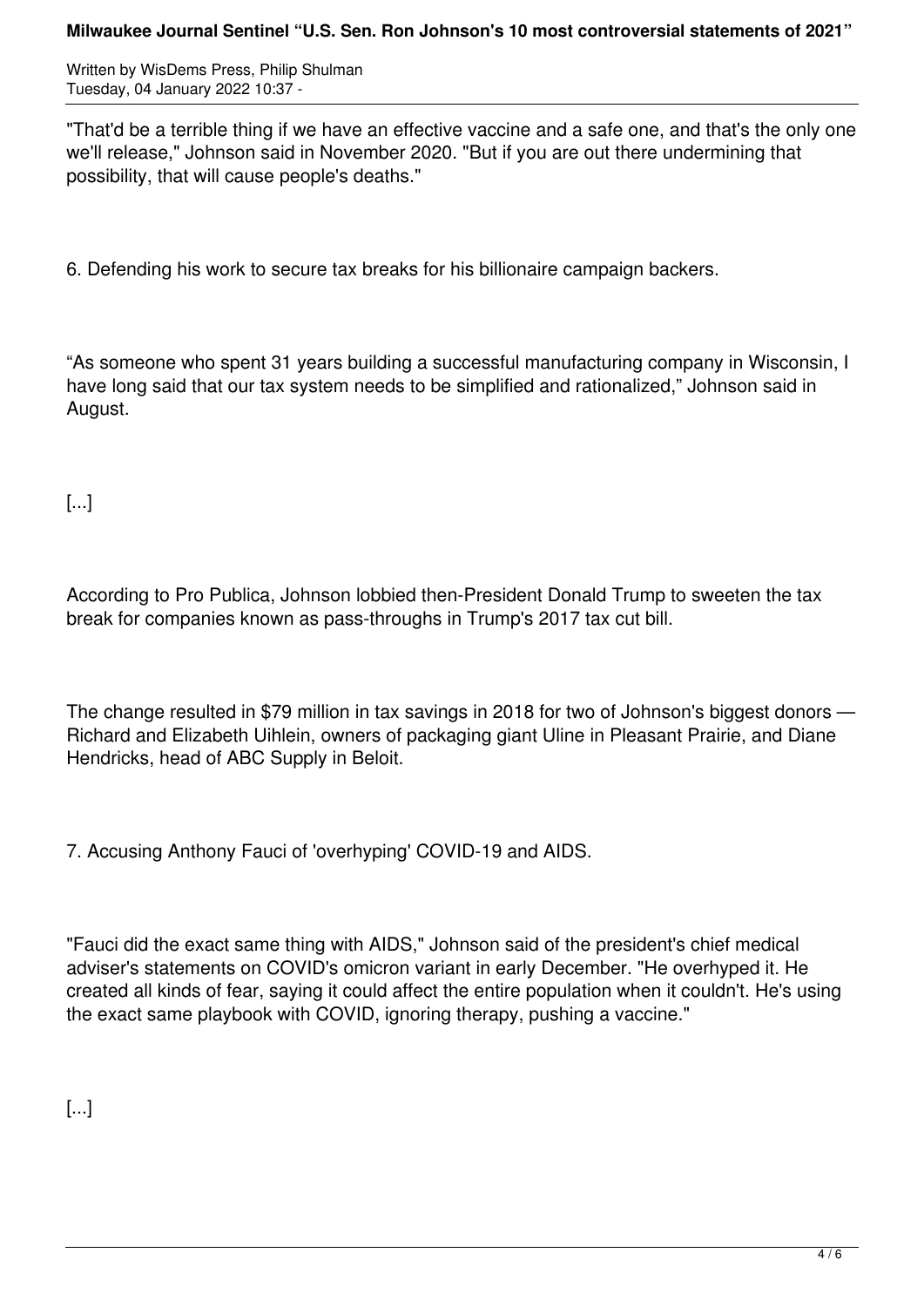8. Claiming the top 1% are paying their 'fair share.'

"The top 1% owns about 20% of the nation's assets," the multimillionaire businessman told a truck driver during an October town hall. "But they pay 40% of the nation's income tax. I mean, at some point in time, we got to go, 'Well, it's probably pretty close to a fair share.' So I'm not into punitive taxation, I'm into fair."

In June, Pro Publica reported that a review of Internal Revenue Service records showed the richest 25 people in the country paid a true tax rate of just 3.4%. The online publication also said many billionaires were paying at a lower rate than the average person making \$45,000.

9. Peddling Listerine as treatment for COVID-19.

"Standard gargle, mouthwash, has been proven to kill the coronavirus," Johnson said at a town hall earlier this month. "If you get it, you may reduce viral replication. Why not try all these things?"

[...]

In the past, he has touted the use of the antiparasitic drug ivermectin, questioned the use of ventilators for COVID patients, suggested vaccinated Americans could be perpetuating the coronavirus pandemic and claimed distributing vaccines during a pandemic "could be dangerous."

10. Asserting that he never felt threatened by rioters on Jan. 6.

"Even though those thousands of people that were marching to the Capitol were trying to pressure people like me to vote the way they wanted me to vote, I knew those were people that love this country, that truly respect law enforcement, would never do anything to break the law, and so I wasn't concerned," Johnson told conservative talk show host Joe Pags in March.